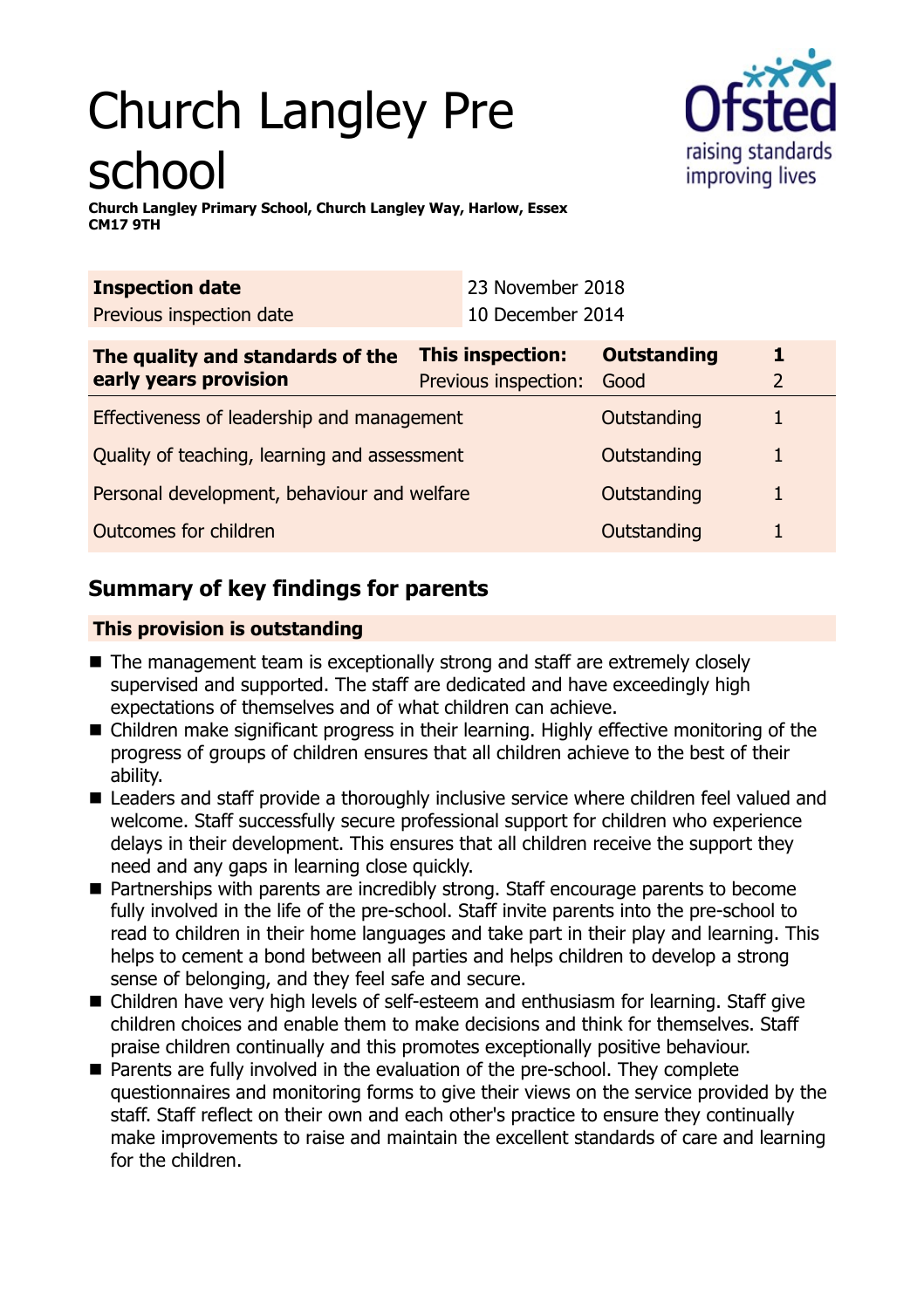## **What the setting needs to do to improve further**

### **To further improve the quality of the early years provision the provider should:**

 $\blacksquare$  implement plans to develop the outdoor environment further to provide even more exciting and innovative play and learning opportunities for children.

### **Inspection activities**

- $\blacksquare$  The inspector observed the quality of teaching during activities indoors and outdoors, and assessed the impact this has on children's learning.
- $\blacksquare$  The inspector carried out joint observations with the manager.
- $\blacksquare$  The inspector held a meeting with the manager and spoke to staff and children.
- $\blacksquare$  The inspector took account of the views of parents by speaking with some of them during the inspection.
- $\blacksquare$  The inspector looked at relevant documentation, such as the suitability and qualifications of staff, children's assessment records, policies and procedures.

#### **Inspector** Jenny Forbes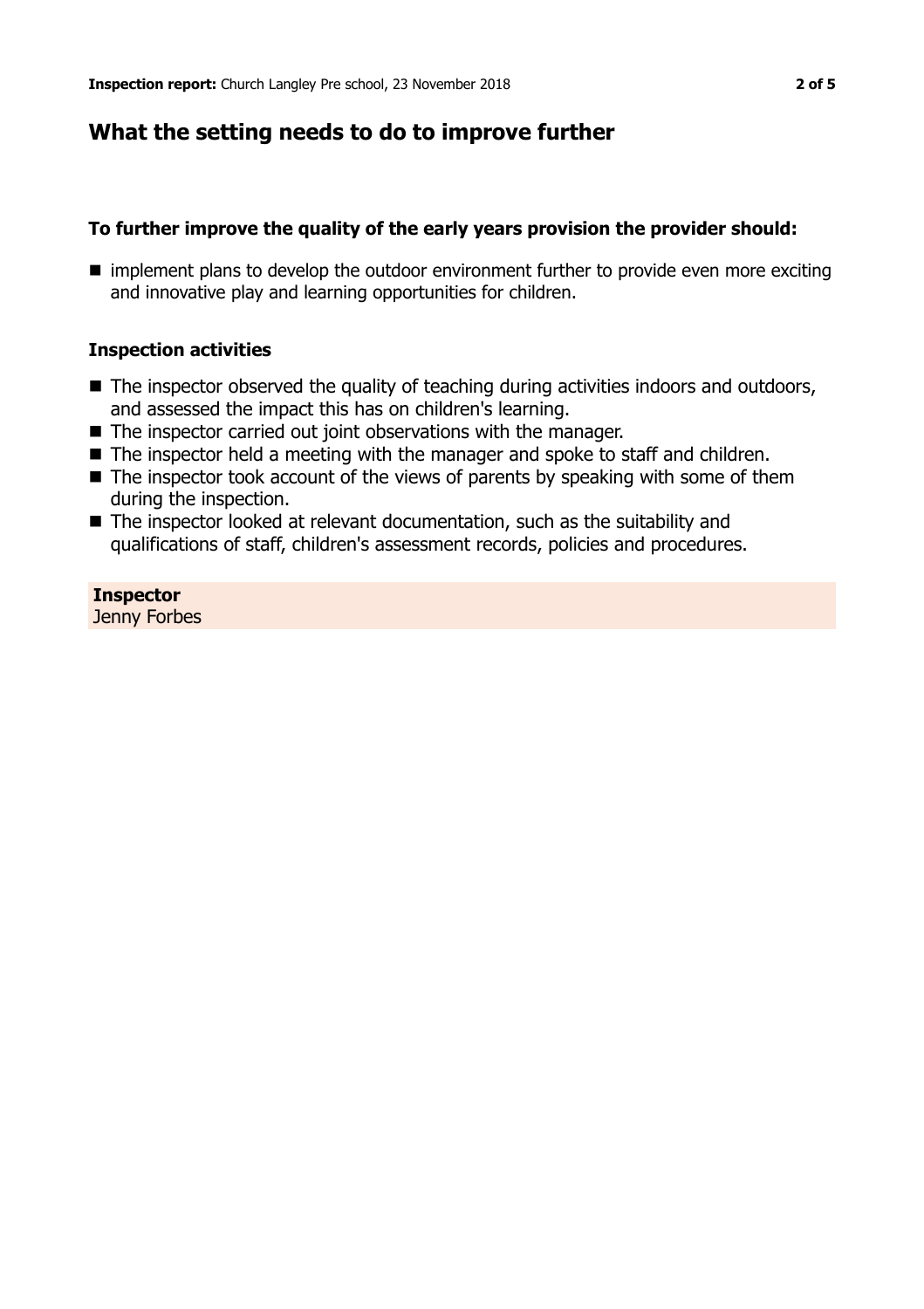# **Inspection findings**

## **Effectiveness of leadership and management is outstanding**

Leadership of the pre-school is excellent. Staff thoroughly understand and clearly enjoy their roles and responsibilities. Staff feel extremely valued and supported. Recruitment procedures are very robust and new staff and apprentices receive an excellent induction. Staff receive exceptional training opportunities and are encouraged in their continuous professional development. Safeguarding is effective. All staff are well trained in safeguarding matters. They have an excellent knowledge of the procedures to follow if they have concerns about the well-being of a child. Managers constantly challenge staff and question them about their knowledge of safeguarding to ensure their understanding and confidence remain strong.

## **Quality of teaching, learning and assessment is outstanding**

Children are active and enthusiastic learners. They thoroughly enjoy a new challenge and persevere with a task. For example, young children concentrate hard as they manipulate the pieces of a jigsaw puzzle, finding out by themselves how the pieces fit together to make a picture. Staff provide lots of enthusiastic encouragement and this helps children to succeed. Staff actively engage children in conversation. They speak clearly and slowly, and give children ample opportunities to respond and practise their developing language skills. Staff work exceptionally closely with individual children to ensure they are thoroughly supported to help them reach the next step in their learning. For example, children sort coloured objects into matching containers. Staff encourage them to count the objects and find the number in a book. This helps children to extend their mathematical knowledge in an enjoyable way and achieve a new skill.

## **Personal development, behaviour and welfare are outstanding**

Leaders and staff have an exceptional understanding of how to reinforce children's selfesteem. They give every child an opportunity to be leader for a day. This helps to boost their self-confidence and they feel proud to help their friends. Children are especially independent. They eagerly and industriously tidy away their playthings and resources. They respond extremely well to rules and routines. Staff give children time to finish what they are doing and get ready for the next exciting activity or snack. Staff expertly teach children how to maintain healthy bodies. They talk to children about eating fruit and vegetables and how to look after their teeth. Children are very pleased with their achievements as they learn to pedal a tricycle or paint a fence outdoors. Older children pretend they are teachers and show younger children how to write their name on a board. Staff are keen to develop the outdoor area to provide even more opportunities for children to explore the natural environment.

## **Outcomes for children are outstanding**

Children learn excellent skills in readiness for school. They discover the enjoyment of books as they share them while huddled with their friends. Children practise writing their name. They learn to hold a pencil as they draw around shapes. Children learn to feel confident speaking in a group as they talk about their toy or some news. They learn about people who speak a different language. They learn about people, families and communities who are different or similar to themselves.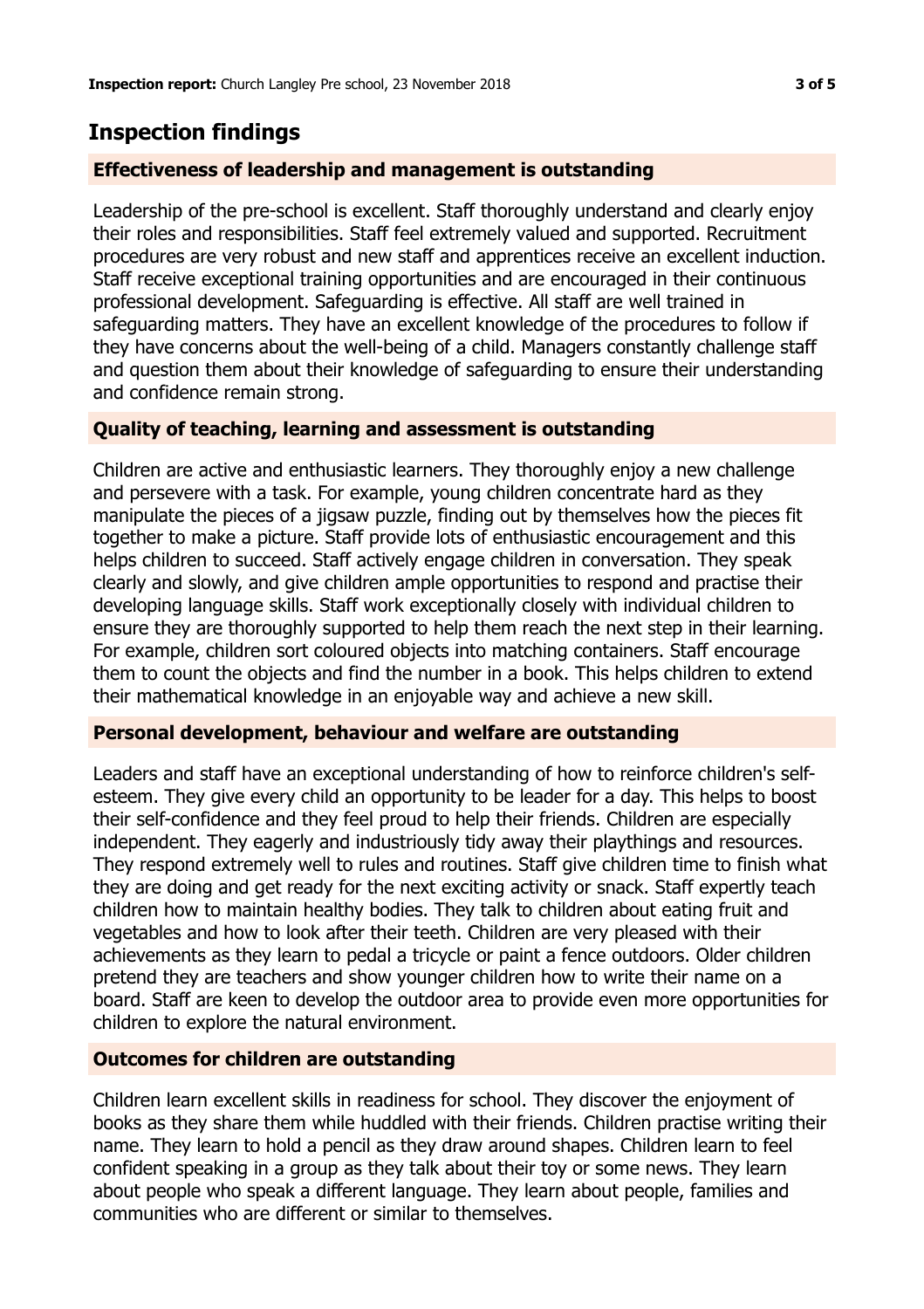## **Setting details**

| Unique reference number                             | EY296210                                                                             |
|-----------------------------------------------------|--------------------------------------------------------------------------------------|
| <b>Local authority</b>                              | Essex                                                                                |
| <b>Inspection number</b>                            | 10069338                                                                             |
| <b>Type of provision</b>                            | Sessional day care                                                                   |
| <b>Registers</b>                                    | Early Years Register, Compulsory Childcare<br>Register, Voluntary Childcare Register |
| Day care type                                       | Childcare on non-domestic premises                                                   |
| <b>Age range of children</b>                        | $3 - 4$                                                                              |
| <b>Total number of places</b>                       | 40                                                                                   |
| Number of children on roll                          | 55                                                                                   |
| Name of registered person                           | Cavalier, Karen June                                                                 |
| <b>Registered person unique</b><br>reference number | RP904481                                                                             |
| Date of previous inspection                         | 10 December 2014                                                                     |
| Telephone number                                    | 07840 957 111                                                                        |

Church Langley Pre school registered in 2004 and is located in Harlow, Essex. It operates Monday to Friday from 9am until 3.30pm, during school term time only. There are 10 members of staff, eight of whom hold appropriate early years qualifications at level 3 and above. The pre-school provides funded early education for three- and four-year-old children.

This inspection was carried out by Ofsted under sections 49 and 50 of the Childcare Act 2006 on the quality and standards of provision that is registered on the Early Years Register. The registered person must ensure that this provision complies with the statutory framework for children's learning, development and care, known as the early years foundation stage.

Any complaints about the inspection or the report should be made following the procedures set out in the guidance Complaints procedure: raising concerns and making complaints about Ofsted, which is available from Ofsted's website: www.ofsted.gov.uk. If you would like Ofsted to send you a copy of the guidance, please telephone 0300 123 4234, or email [enquiries@ofsted.gov.uk.](mailto:enquiries@ofsted.gov.uk)